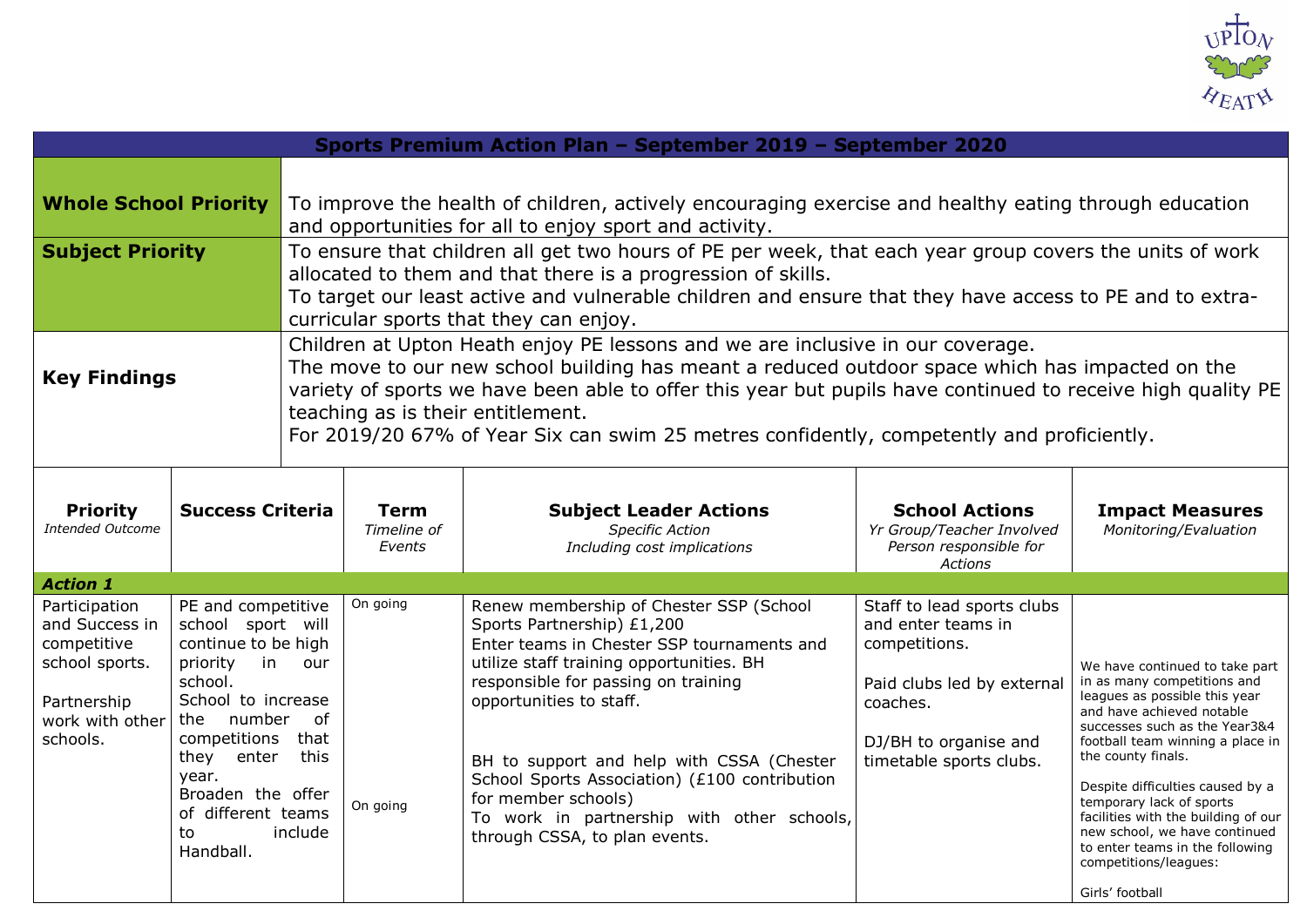| In KS2 we need to<br>continue to teach<br>units of work in<br>preparation for<br>tournaments and<br>competitions.<br>We will<br>enter/organize a<br>minimum of 8 intra<br>school, 6 inter<br>school and 2<br>personal challenge<br>- individual<br>competitions (as<br>stated in the gold<br><b>Games Mark</b><br>criteria)<br>We will ensure that | On-going<br>(we will have<br>run 6 intra<br>school and at<br>least 4 inter<br>school<br>tournaments by<br>Christmas)<br>To provide<br>opportunities for<br>the children to<br>take part in<br>alternative<br>forms of<br>exercise such as<br>dance or<br>gymnastics and<br>to be involved | The whole school overview is written so that<br>units of work fit in with the tournaments. Also<br>the sport coached in the paid sports clubs is<br>often chosen as preparation for tournaments<br>(e.g. athletics in the summer)<br>We will be entering the Great British Dance Off<br>competition again this year. £500 allocated to<br>support Dance activities<br>£40 to enter the competition. | All teachers to follow<br>whole school overview<br>and to teach their<br>allocated units. | Boys' football<br>Athletics<br>Cross Country running<br>Gymnastics<br>Dance<br>SEN competitions<br>Basketball<br>Tag Rugby<br>We have also entered cricket<br>(boys and girls), tennis and<br>orienteering competitions but<br>these are likely to be cancelled<br>because of the lock down.<br>In the Autumn term, all girls in<br>years 5 and 6 had the<br>opportunity to take up specialist<br>football coaching during school<br>time and this was very popular.<br>We have taken up the<br>opportunity to offer handball for<br>the first time to our children |
|----------------------------------------------------------------------------------------------------------------------------------------------------------------------------------------------------------------------------------------------------------------------------------------------------------------------------------------------------|-------------------------------------------------------------------------------------------------------------------------------------------------------------------------------------------------------------------------------------------------------------------------------------------|-----------------------------------------------------------------------------------------------------------------------------------------------------------------------------------------------------------------------------------------------------------------------------------------------------------------------------------------------------------------------------------------------------|-------------------------------------------------------------------------------------------|---------------------------------------------------------------------------------------------------------------------------------------------------------------------------------------------------------------------------------------------------------------------------------------------------------------------------------------------------------------------------------------------------------------------------------------------------------------------------------------------------------------------------------------------------------------------|
| children over 50%<br>of children take part                                                                                                                                                                                                                                                                                                         | in competition<br>and showcasing.                                                                                                                                                                                                                                                         |                                                                                                                                                                                                                                                                                                                                                                                                     |                                                                                           | through the Deva Handball<br>Club.                                                                                                                                                                                                                                                                                                                                                                                                                                                                                                                                  |
| in extra-curricular<br>activities.                                                                                                                                                                                                                                                                                                                 |                                                                                                                                                                                                                                                                                           |                                                                                                                                                                                                                                                                                                                                                                                                     |                                                                                           | We have also offered taster<br>sessions in yoga for the first<br>time.                                                                                                                                                                                                                                                                                                                                                                                                                                                                                              |
|                                                                                                                                                                                                                                                                                                                                                    |                                                                                                                                                                                                                                                                                           |                                                                                                                                                                                                                                                                                                                                                                                                     |                                                                                           | Each class has performed a<br>group dance to their parents<br>every year following a taught<br>unit.                                                                                                                                                                                                                                                                                                                                                                                                                                                                |
|                                                                                                                                                                                                                                                                                                                                                    |                                                                                                                                                                                                                                                                                           |                                                                                                                                                                                                                                                                                                                                                                                                     |                                                                                           | We have been involved with<br>Boughton Hall Cricket Club and<br>the children in years 2 and 3<br>have received specialist cricket<br>coaching.                                                                                                                                                                                                                                                                                                                                                                                                                      |
|                                                                                                                                                                                                                                                                                                                                                    |                                                                                                                                                                                                                                                                                           |                                                                                                                                                                                                                                                                                                                                                                                                     |                                                                                           | At lunchtimes, we have offered<br>(through sports coaches) fitness<br>training, multi sports and<br>dance. This is available for all<br>children.                                                                                                                                                                                                                                                                                                                                                                                                                   |
|                                                                                                                                                                                                                                                                                                                                                    |                                                                                                                                                                                                                                                                                           |                                                                                                                                                                                                                                                                                                                                                                                                     |                                                                                           | Our team of sports leaders in<br>years 5 and 6 have led activities<br>every Friday including mini<br>competitions, challenges and<br>games. They are very well<br>organised and have done an<br>amazing job including helping to<br>organising the collection of Aldi                                                                                                                                                                                                                                                                                               |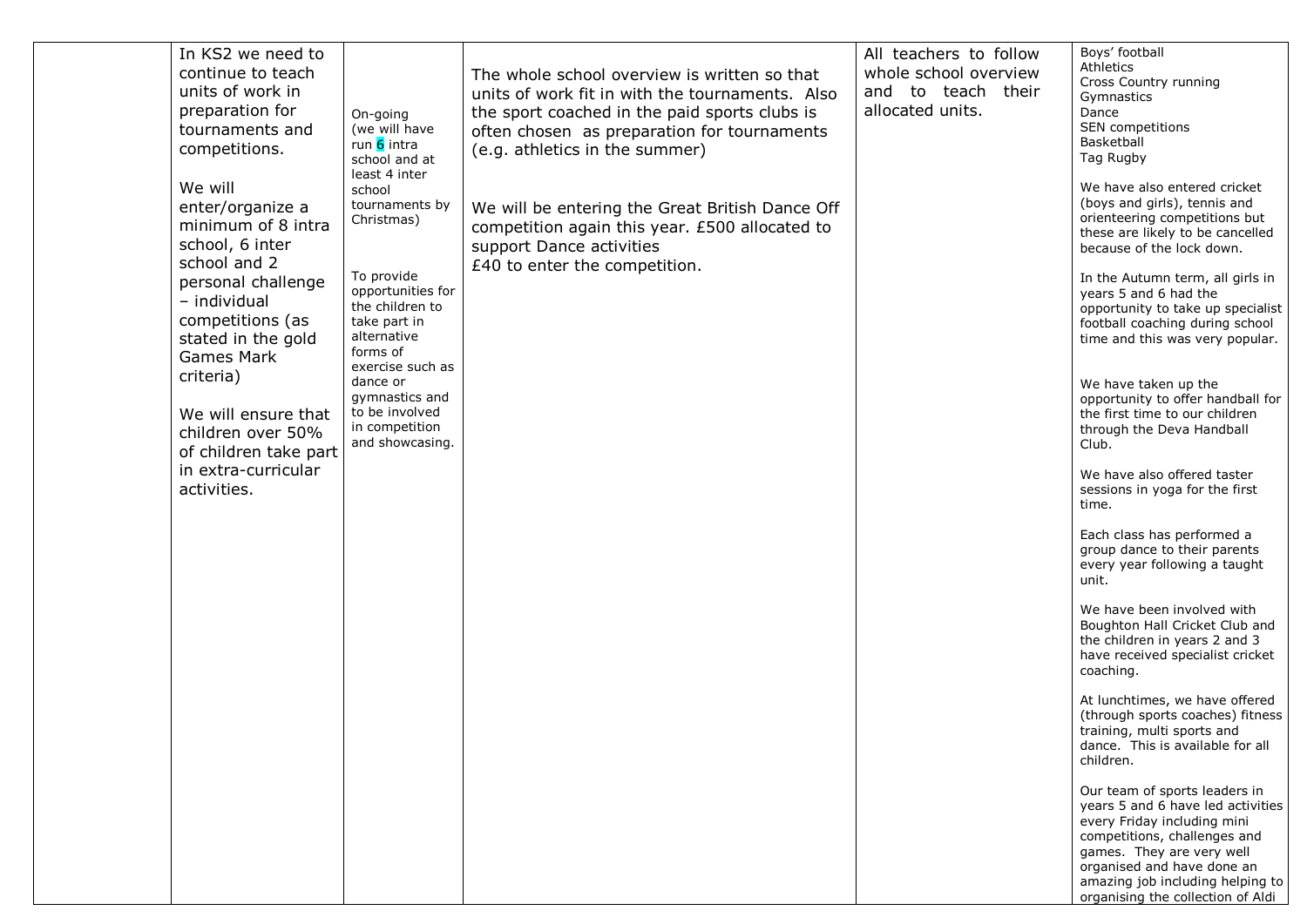|  | sports stickers which won us a<br>selection of free multi sports<br>and fitness equipment for use<br>on the playground. |
|--|-------------------------------------------------------------------------------------------------------------------------|
|  |                                                                                                                         |

| <b>Action 2</b>                                                             |                                                                                                                                                                 |                                                                                                                                                                                              |                                                                                                                    |                                                                                                                                                                        |
|-----------------------------------------------------------------------------|-----------------------------------------------------------------------------------------------------------------------------------------------------------------|----------------------------------------------------------------------------------------------------------------------------------------------------------------------------------------------|--------------------------------------------------------------------------------------------------------------------|------------------------------------------------------------------------------------------------------------------------------------------------------------------------|
| To improve the<br>quality of PE<br>teaching,<br>including<br>assessment     | All year groups to receive<br>2 hours PE teaching per<br>week.<br>Each year group to                                                                            | BH to organize staff training through Chester<br>SSP for all teaching staff (one session free as<br>part of our package) We will pay an extra £100<br>to have separate ks1 and ks2 training. | BH together with SLT to collate<br>and gather information from<br>questionnaires in order to make<br>improvements. | Staff training has had to be<br>postponed but has been<br>planned for the summer term -<br>Progression in gymnastics using<br>our new hall apparatus.                  |
| and to ensure<br>consistency<br>and a full<br>coverage of the<br>curriculum | cover all of their units<br>from the whole school<br>overview.<br>Staff training - provide<br>staff with professional                                           | BH to send questionnaire home with all children<br>for both parents and pupils in order to gauge<br>pupil and parent views on PE and sports<br>coverage/opportunities/effectiveness.         | Teachers to work with sports<br>coaches to ensure progression<br>and coverage for all children                     | There have been opportunities<br>for members of staff to<br>undertake training in PE<br>through Chester School Sports<br>Partnership and this has been<br>very useful. |
|                                                                             | development,<br>mentoring, training and<br>resources to help them<br>teach PE and sport<br>more effectively and<br>embed physical activity<br>across our school | Dance teacher employed for one half day per<br>week over approximately 35 weeks, to teach<br>dance to each year group in turn (£70 per half<br>day - $£2450$ this year)                      | Teachers or TAs to to work<br>along-side the coaches, to plan<br>lessons, to evaluate and to<br>team teach.<br>BH  | Dance has become a big part of<br>our school year and every year<br>group in turn has a series of<br>dance lessons which culminate                                     |
|                                                                             | Hire qualified sports<br>coaches to work with<br>teachers to enhance or<br>extend current                                                                       | To continue to employ sports coaches to work<br>with each year group in turn. Working<br>collaboratively with class teachers in order to<br>develop their skills. £70 per half day - £2450   |                                                                                                                    | in a performance for parents.<br>This continues to be very<br>popular and successful.                                                                                  |
|                                                                             | opportunities.                                                                                                                                                  | per coach for the year. (7,350 for three<br>coaches)                                                                                                                                         |                                                                                                                    | Balance is useful for planning<br>PE to ensure that all objectives<br>are covered and to ensure<br>progression of skills. We need<br>to work more closely with         |
|                                                                             |                                                                                                                                                                 | To further develop the use of Balance for<br>assessing PE.                                                                                                                                   |                                                                                                                    | sports coaches in future to<br>ensure the best coverage and<br>progression.                                                                                            |
|                                                                             |                                                                                                                                                                 |                                                                                                                                                                                              |                                                                                                                    |                                                                                                                                                                        |
|                                                                             |                                                                                                                                                                 |                                                                                                                                                                                              |                                                                                                                    |                                                                                                                                                                        |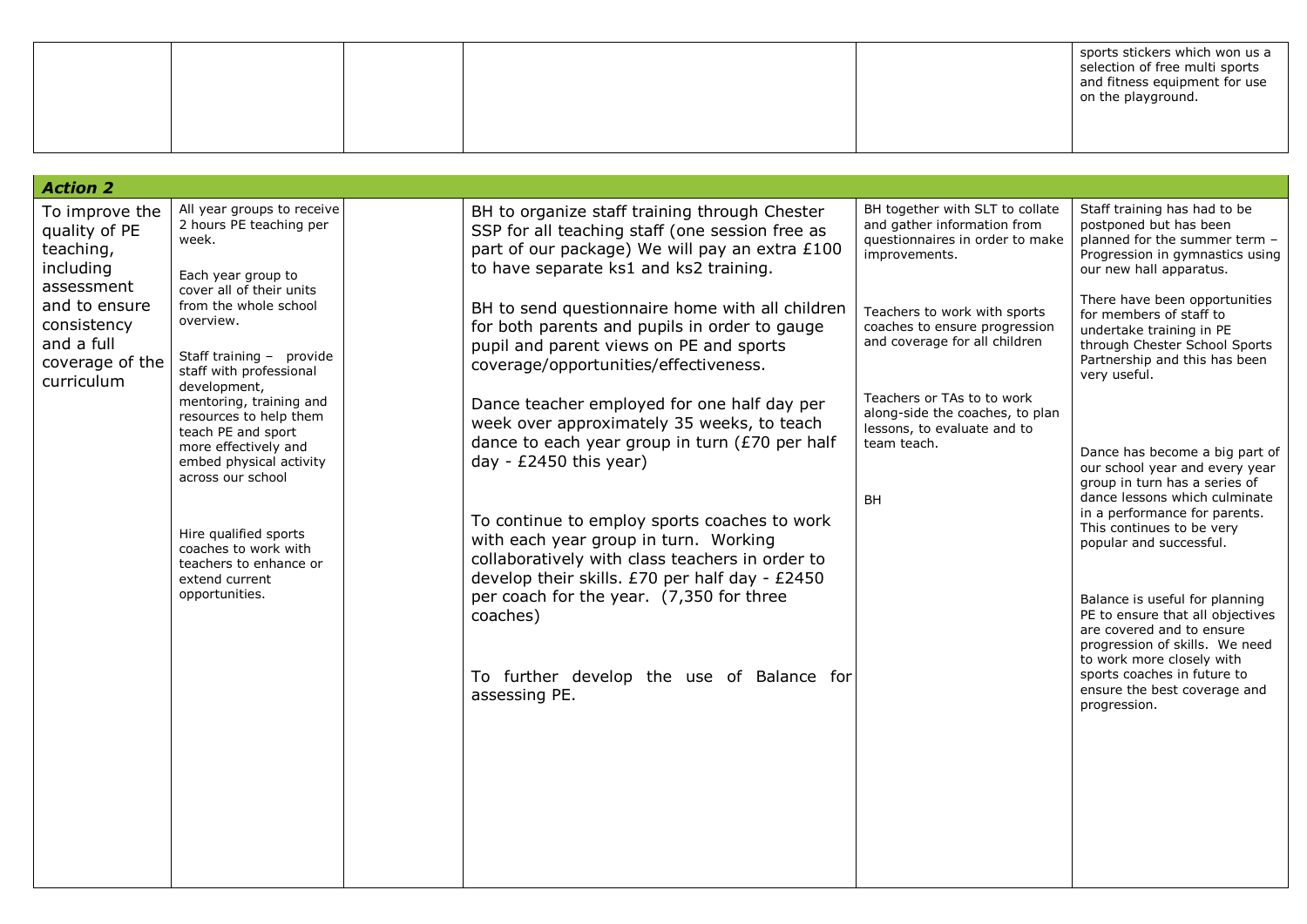| <b>Action 3</b>                                                                                                                                  |                                                                                                                                                                                                                |                                                                                            |                                                                                                                                                                                                                                                                                                                                                                                                                      |
|--------------------------------------------------------------------------------------------------------------------------------------------------|----------------------------------------------------------------------------------------------------------------------------------------------------------------------------------------------------------------|--------------------------------------------------------------------------------------------|----------------------------------------------------------------------------------------------------------------------------------------------------------------------------------------------------------------------------------------------------------------------------------------------------------------------------------------------------------------------------------------------------------------------|
| To encourage<br>pupils to take<br>on leadership<br>or volunteer<br>roles that<br>support sport<br>and physical<br>activity within<br>the school. | Playground leaders from<br>year 5 and 6 supporting<br>adult sports coaches on<br>the playground at<br>lunchtime.<br>Year 5 and 6 pupils to<br>organize intra school<br>events and personal best<br>challenges. | All year 5s to undertake a training day to<br>qualify as playground leaders (see action 4) | We haven't managed to<br>organise training for the whole<br>year group yet However, a<br>small team of play leaders from<br>year 5 attended a training day<br>and have joined the sports<br>organisers in year 6 along with<br>a team of children from other<br>year groups, to successfully<br>organise a variety of challenges<br>and games on the playground<br>every Friday. This has been a<br>massive success. |

| <b>Action 4</b>                                                                 |                                                 |                                                                                                                                                                                                |                                                                                                           |                                                                                                                                                                                                                                                          |
|---------------------------------------------------------------------------------|-------------------------------------------------|------------------------------------------------------------------------------------------------------------------------------------------------------------------------------------------------|-----------------------------------------------------------------------------------------------------------|----------------------------------------------------------------------------------------------------------------------------------------------------------------------------------------------------------------------------------------------------------|
| improve<br>To:<br>behaviour and<br>physical<br>activity levels<br>at playtimes. | Increased activity levels<br>on the playground. | Sports coaches employed to provide supervised<br>sporting activities Mondays - Thursdays.<br>Our sports leaders in years 5 and 6 to organise<br>sporting challenges and activities on Fridays. | BH/play leaders/sports coaches<br>Staff on playground duty to<br>supervise small games and<br>activities. | At lunchtimes we have used<br>the sports coaches to provide<br>inside as well as outside<br>activities in order to free up<br>valuable space on the<br>playground.<br>Fridays have been very<br>successful with our team of<br>Sports Leaders in charge. |